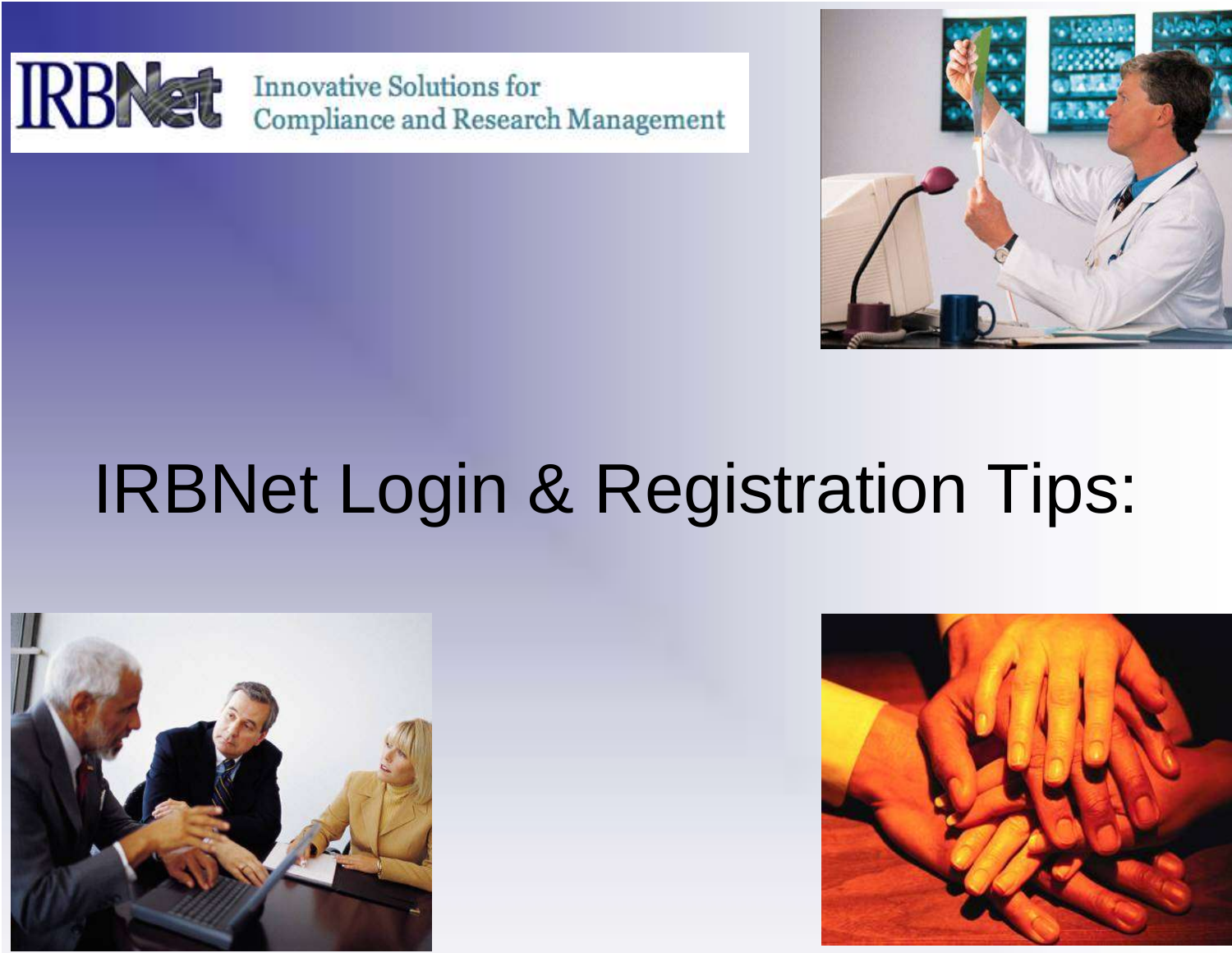### **New User Registration**

**To begin the registration process, go to [www.irbnet.org](http://www.irbnet.org/) and click the New User Registration link.**

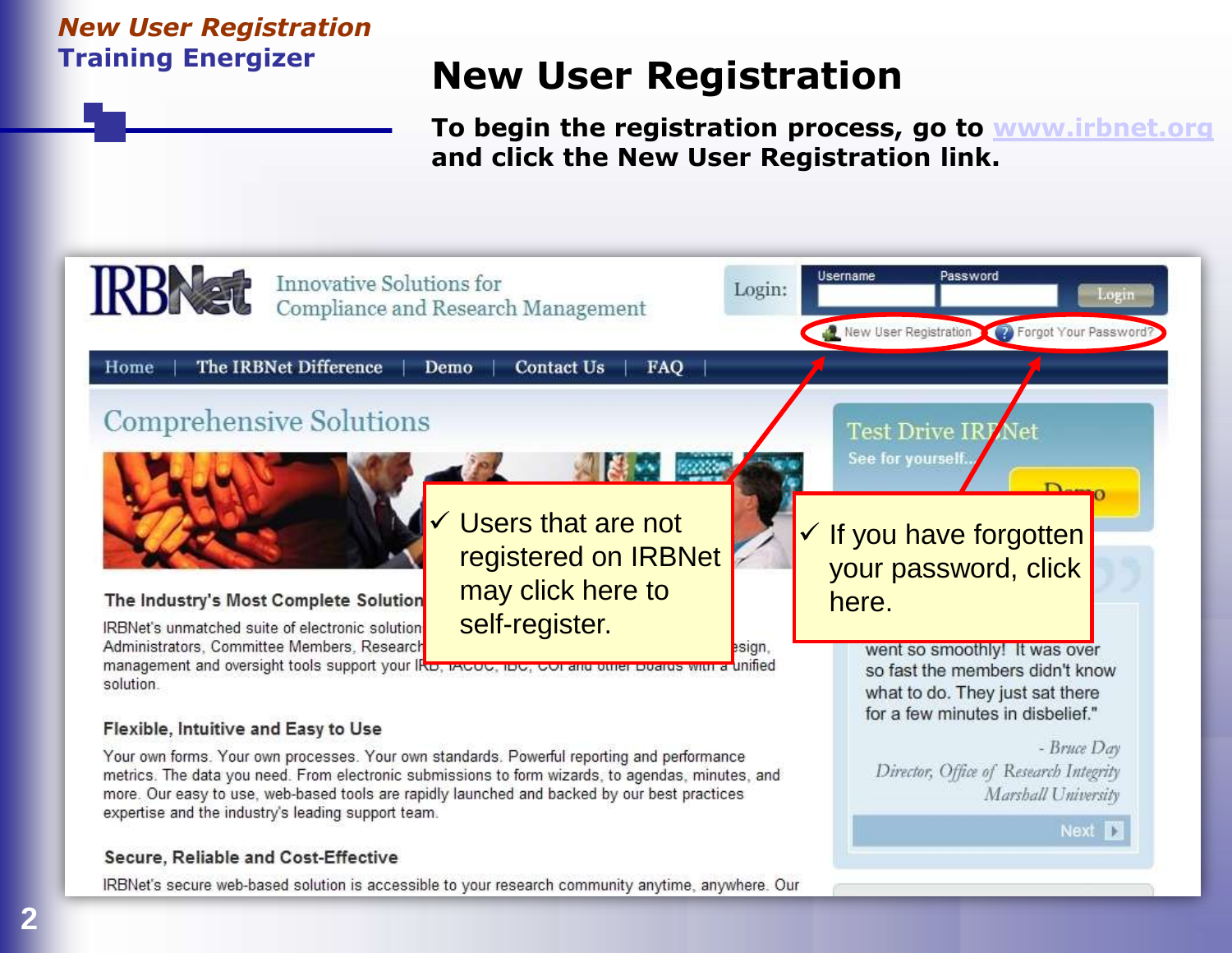### **Basic Account Information**

**Fill out your first and last name, and choose a username and password.**

| ✔ Always use your                                               |                                                                                                                           |
|-----------------------------------------------------------------|---------------------------------------------------------------------------------------------------------------------------|
| proper name, with                                               | Registration                                                                                                              |
| standard                                                        | <b>Account Information</b>                                                                                                |
| capitalization as this                                          | nust be REGISTERED to access IRBNet. Registration is free.                                                                |
| information is used<br>throughout the                           | tep is to enter your basic account information and create your IRBNet User Name and Password.                             |
| system.                                                         | First Name *                                                                                                              |
|                                                                 | Last Name *                                                                                                               |
| $\checkmark$ Passwords must<br>contain 8 (eight)<br>characters. | User Name *<br>$\blacktriangleright$ Password $\star$<br>Confirm Password *<br><b>Password Hint</b><br>Cancel<br>Continue |
| * required fields                                               |                                                                                                                           |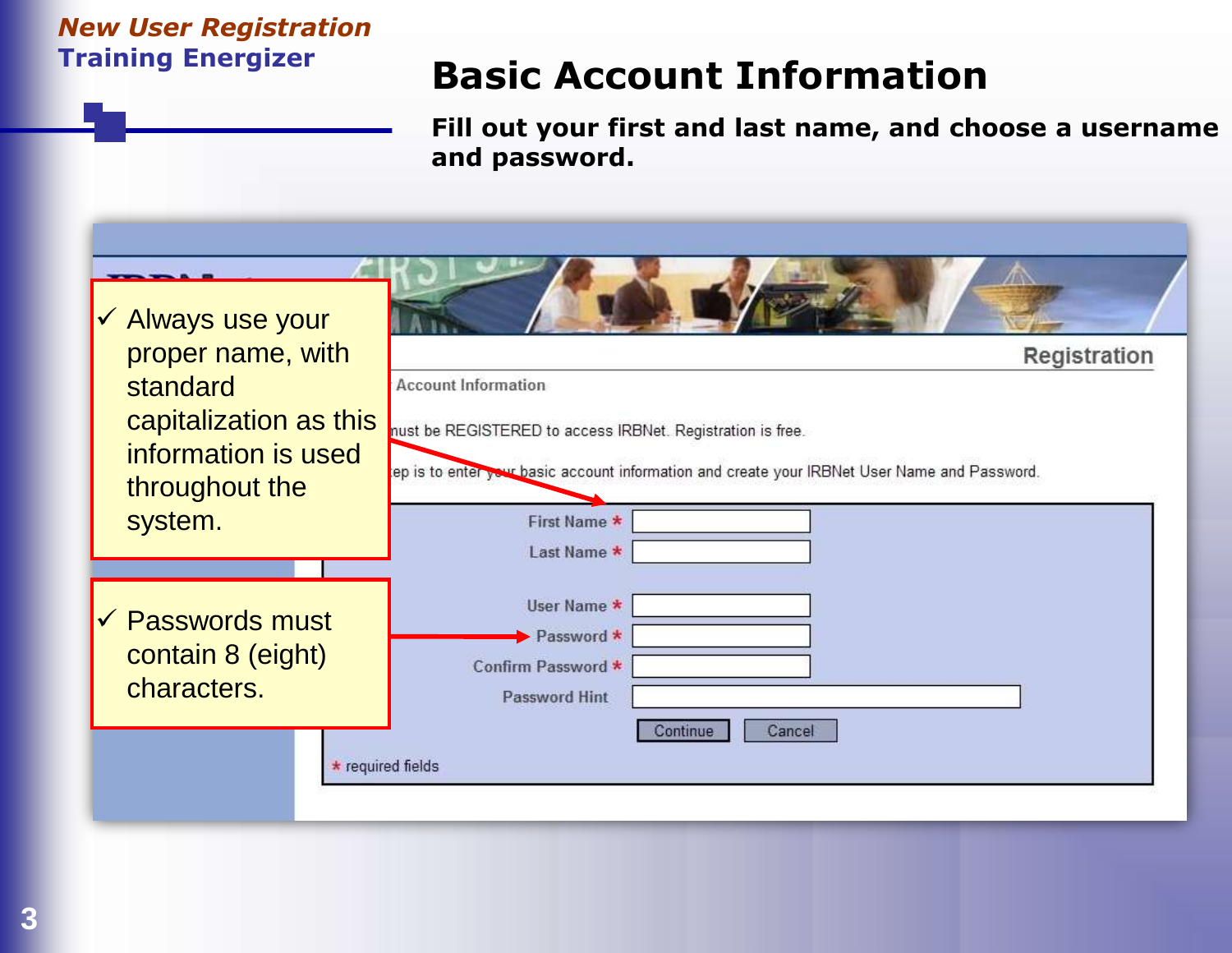### **Individual Terms of Use**

**All IRBNet users must agree to the Individual Terms of Use in order to register on the system.**

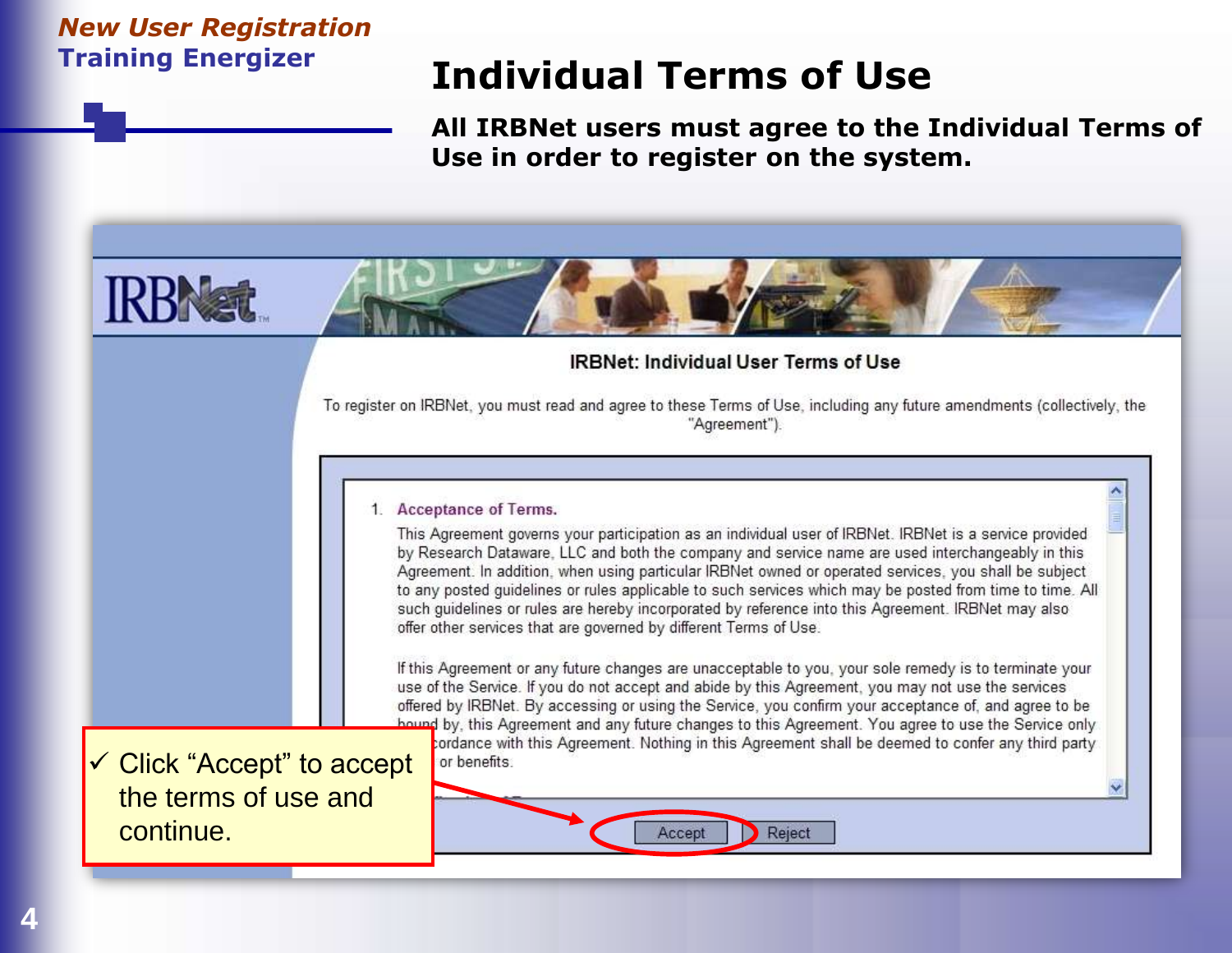## **Select Your Organization**

**Search to find your local institution. Contact your local coordinator if you are unclear where you should register.**

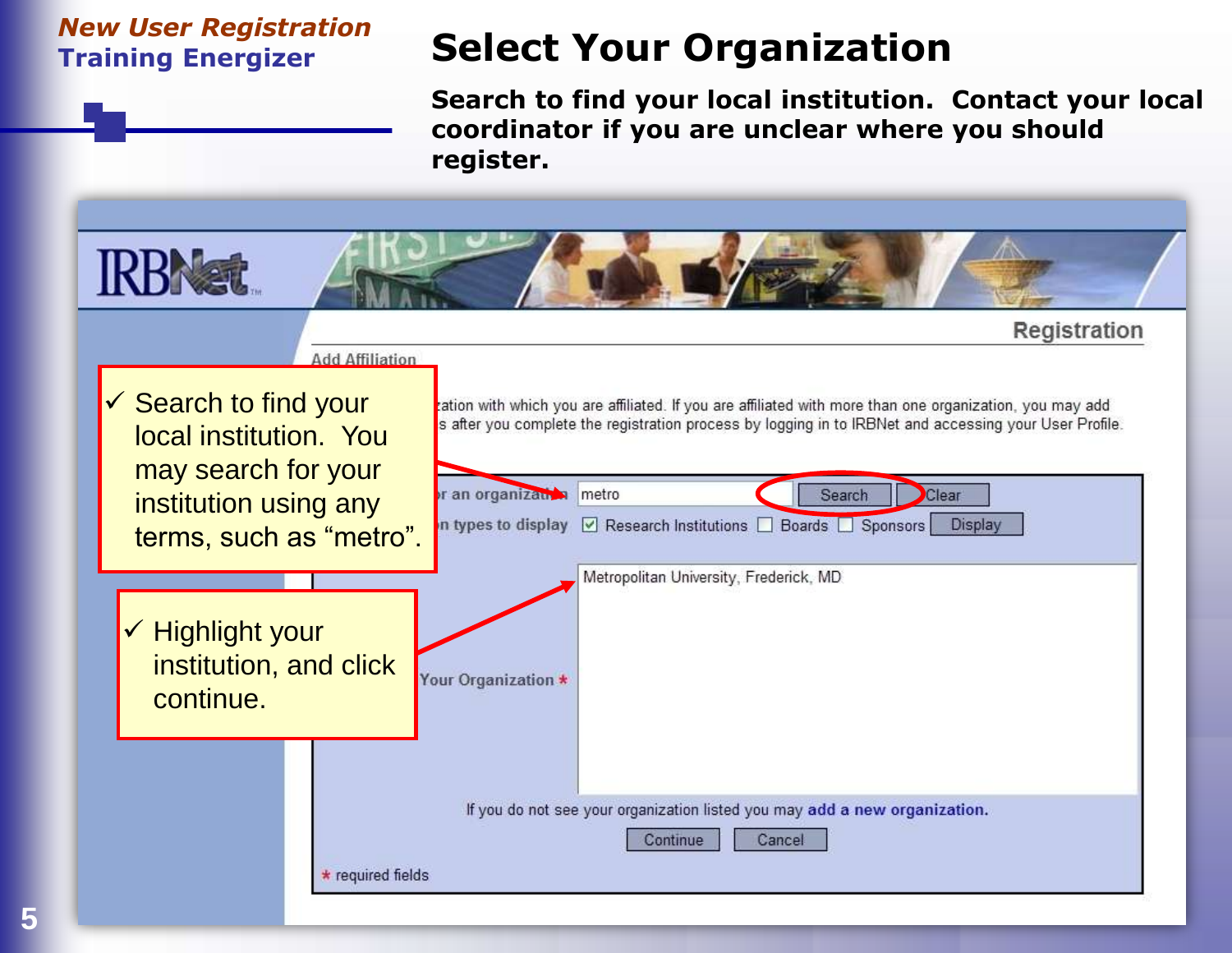### **Contact Information**

**Fill in your contact information. Be sure to use a valid email address. You will need to be able to receive emails from IRBNet in order to activate your account.**



 $\checkmark$  Use your institution-approved email to ensure that you receive your activation email and all automatic notifications from the system. Failure to use an appropriate email address may result in your account not being activated.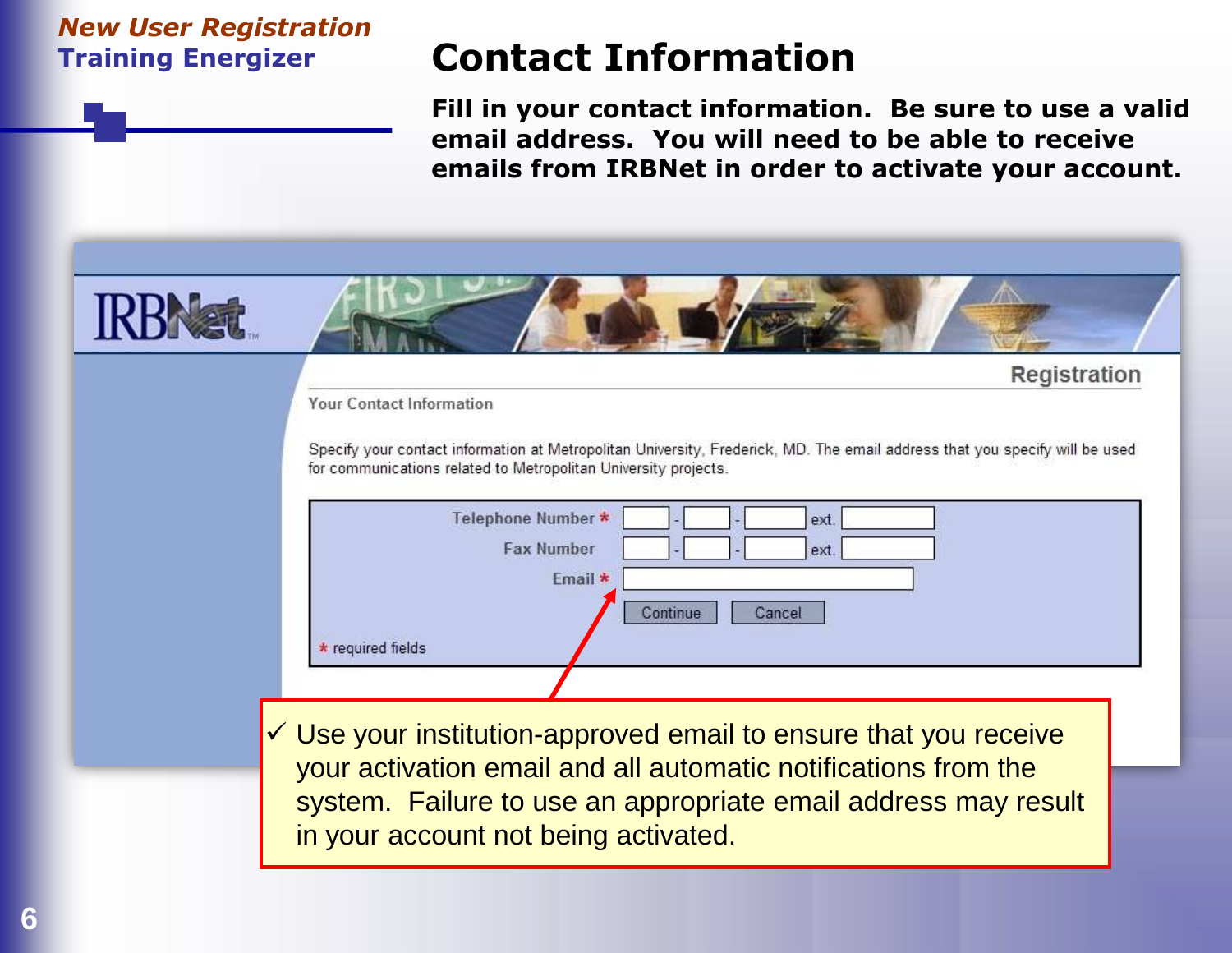# **Finalize Registration**

**Verify that the information you have entered is correct. If any of the fields need to be edited, you may do so using the yellow "Edit" links.**

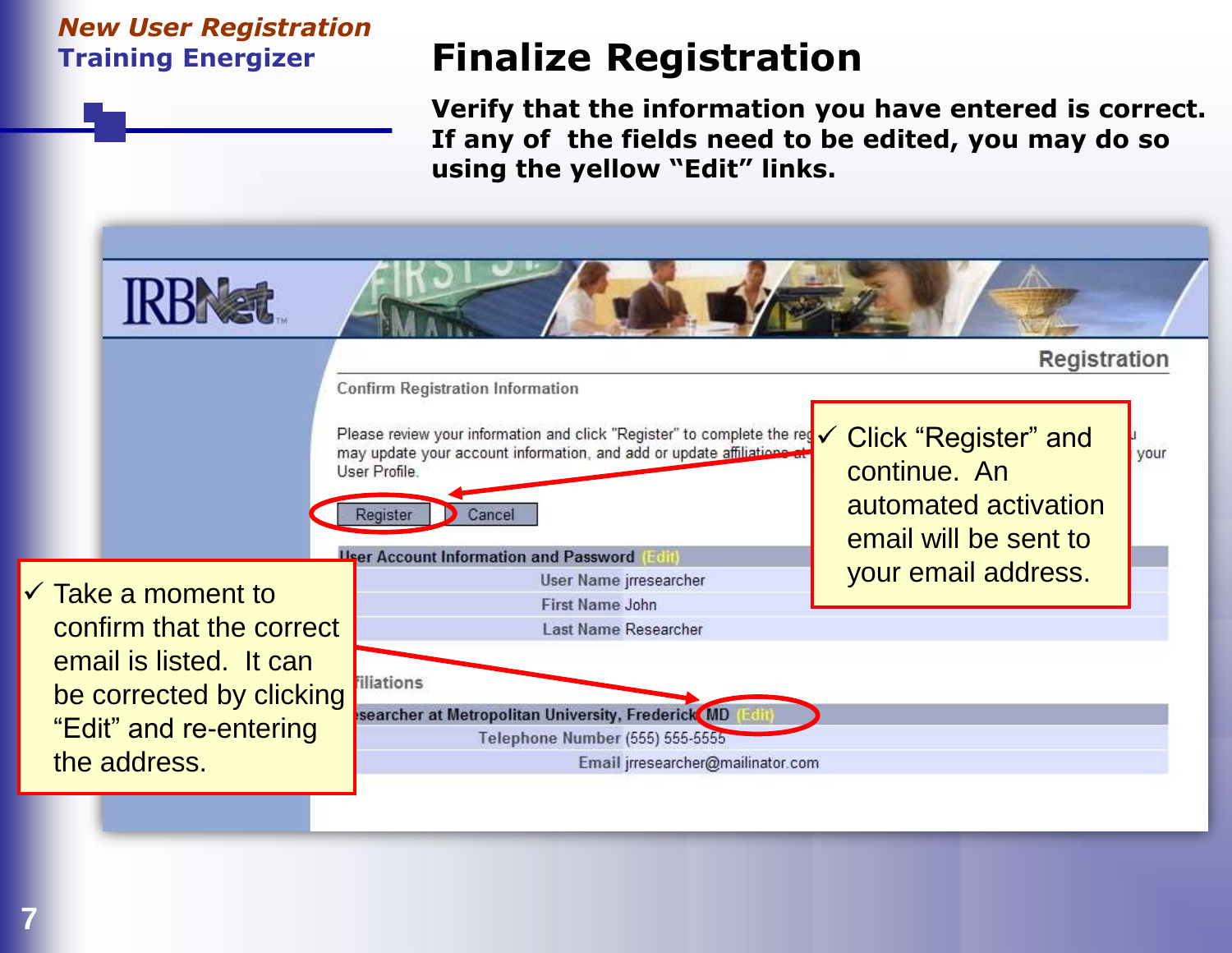## **Registration Complete**

**Once you finalize your registration, an activation email will be sent to your registered email address. You will need to click the link within that email to activate your account.**

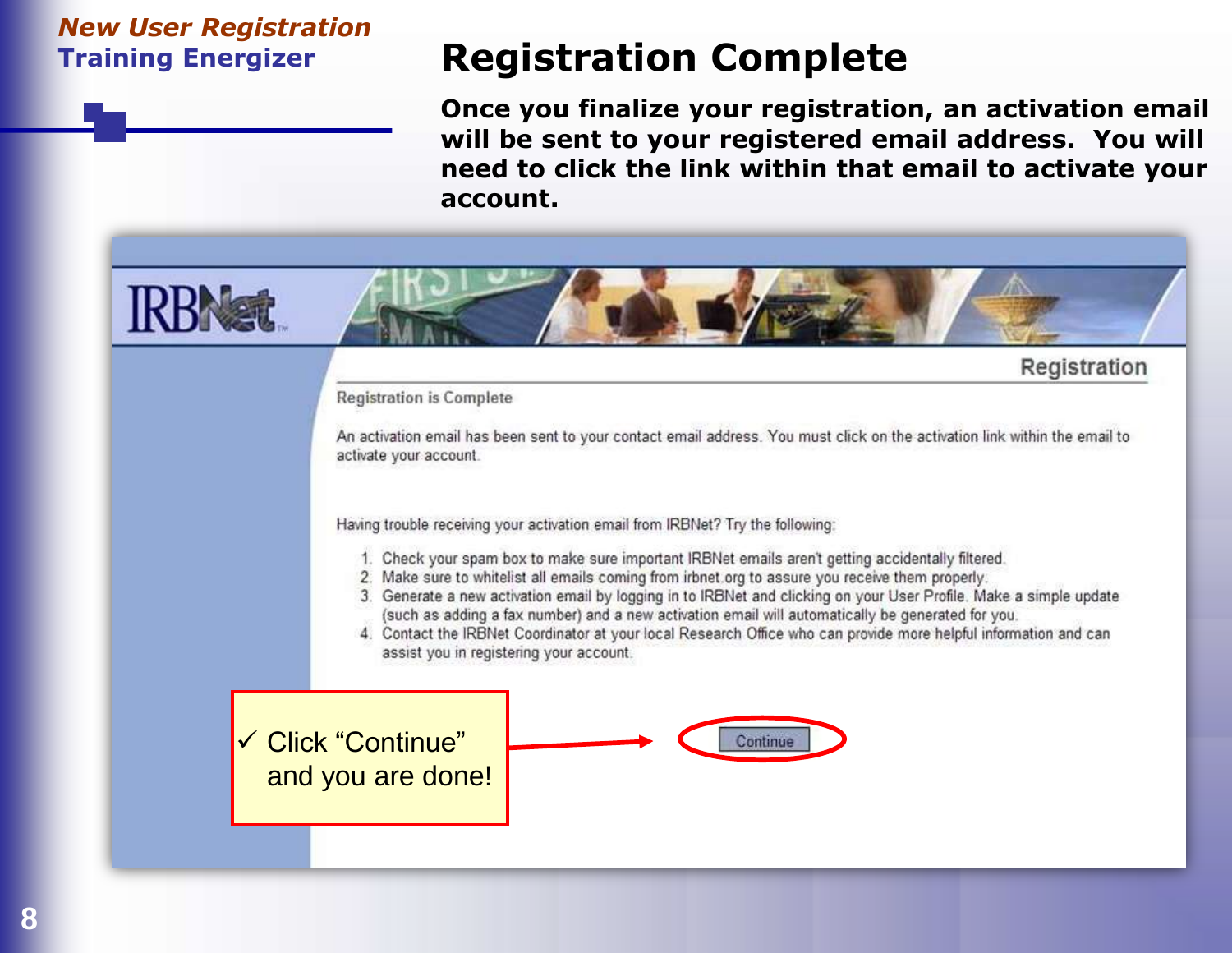# **Add An Affiliation**

**If you would like to add an affiliation to your existing account, you may do so in the User Profile section.**